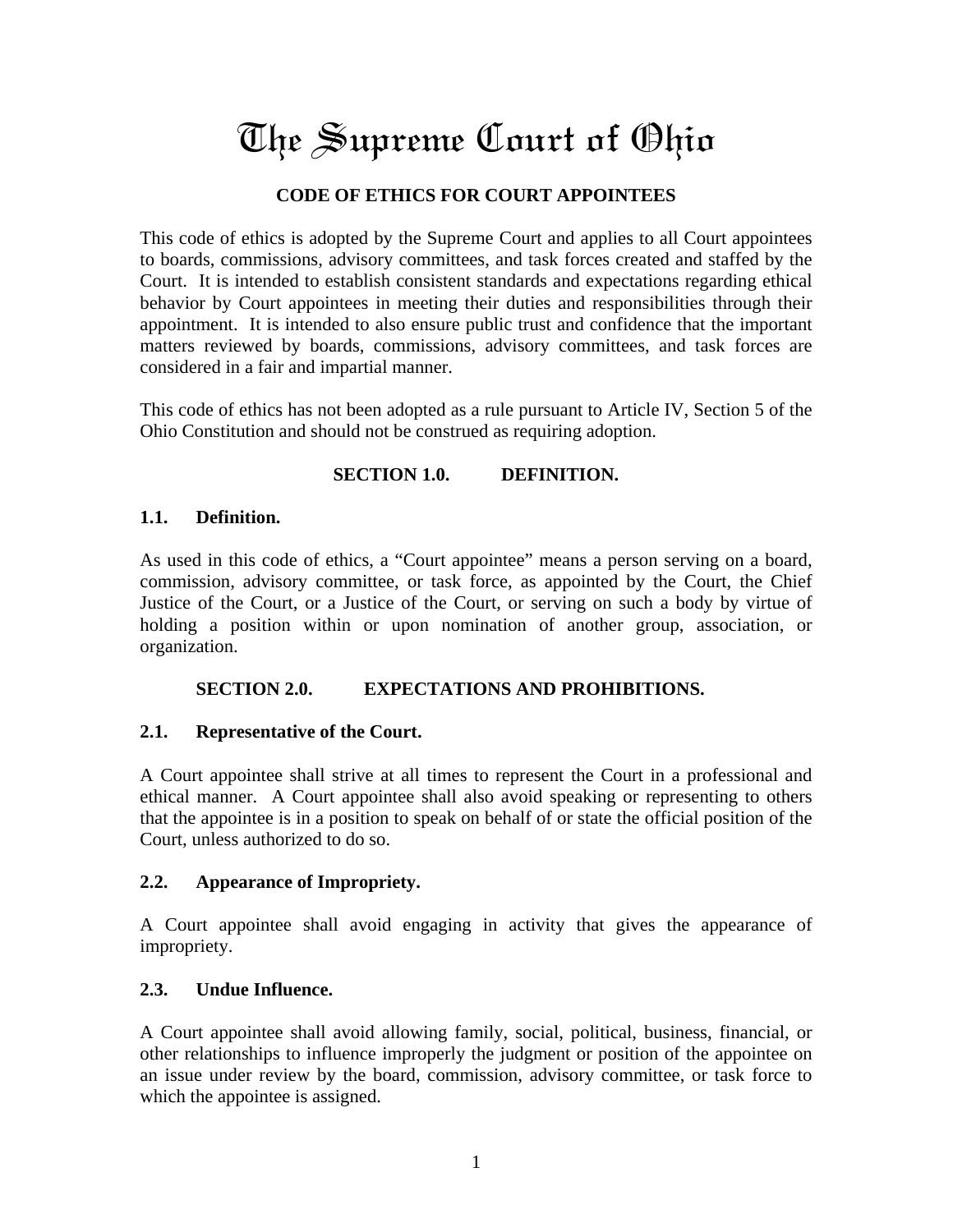# **2.4. Use of Prestige.**

A Court appointee shall avoid using or lending the prestige of the Court or the board, commission, advisory committee, or task force to which the appointee is assigned in order to advance the private interests of the appointee or others, provided the appointee may note service to the body in a news release, biographical sketch, or other publication that cites the appointee's professional activities and public service.

# **2.5. Special Position.**

A Court appointee shall avoid implying, conveying, or permitting others to convey the impression the appointee is in a special position to influence the judgment of the Court or the board, commission, advisory committee, or task force to which the appointee is assigned. A Court appointee shall also avoid performing any duty or responsibility in a manner that improperly favors any person or group associated with a subject under review by the Court or the board, commission, advisory committee, or task force to which the appointee is assigned.

# **2.6. Confidential Information.**

A Court appointee shall avoid improperly releasing or using confidential information gained through the appointee's participation with the board, commission, advisory committee, or task force to which the appointee is assigned.

## **2.7. Gifts, Bequests, Favors, and Loans.**

A Court appointee; the appointee's spouse, parent, or child, wherever residing; and any person residing in the appointee's household shall avoid accepting a gift, bequest, favor, or loan from any person associated with an issue under review by the board, commission, advisory committee, or task force to which the appointee is assigned that might reasonably be regarded as influencing or appearing to influence the performance of the appointee's official duties.

## **2.8. Impartiality.**

A Court appointee shall avoid participating in a matter pending before the board, commission, advisory committee, or task force to which the appointee is assigned in which the impartiality of the appointee might reasonably be questioned.

## **2.9. Bias and Prejudice.**

A Court appointee shall avoid participating in a matter pending before the board, commission, advisory committee, or task force to which the appointee is assigned and in which the appointee has a personal bias or prejudice concerning a party to the matter.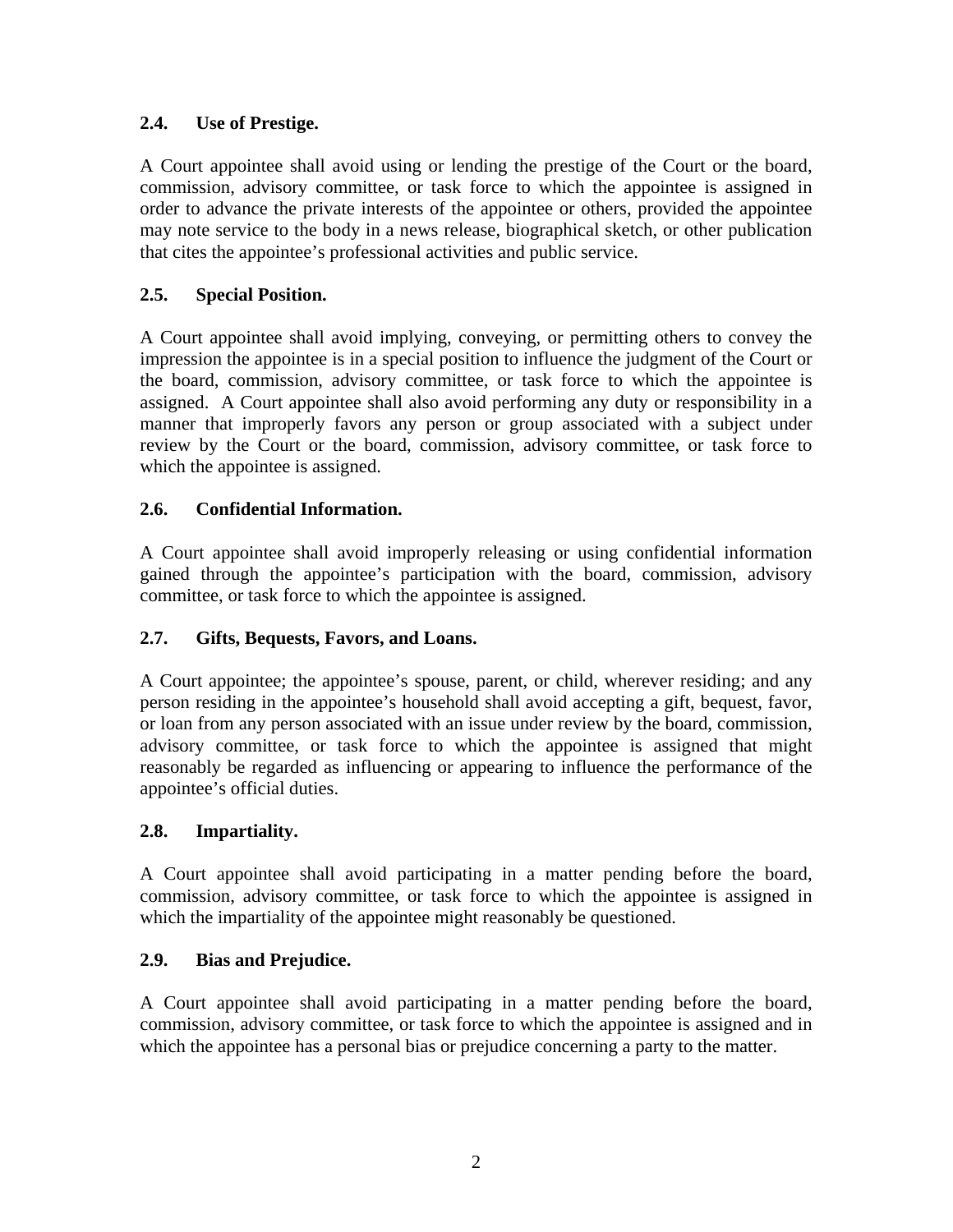#### **2.10. Financial and Other Interests.**

A Court appointee shall avoid participating in a matter pending before the board, commission, advisory committee, or task force to which the appointee is assigned and in which the appointee, individually or as a fiduciary; the appointee's spouse, parent, or child, wherever residing; or any other person residing in the appointee's household has any more than a minimal financial interest in the subject matter or has more than a minimal non-financial interest that could be substantially affected by the outcome of the matter.

A Court appointee, individually or as a fiduciary; the appointee's spouse, parent, or child, wherever residing; and any other person residing in the appointee's household shall avoid contracting with or performing services for a fee for the Court on an issue or topic related to the work of the board, commission, advisory committee, or task force to which the appointee is assigned.

## **2.11. Knowledge of Interests.**

A Court appointee shall keep informed of the appointee's personal, fiduciary, and financial interests and make a reasonable effort to keep informed about the financial interests of the appointee's spouse and minor children residing in the appointee's household in order to aid in meeting the duty to recuse from participation in a pending matter.

# **SECTION 3.0. COMPLIANCE WITH ADMINISTRATIVE POLICIES.**

## **3.1. Alcohol and Drug Free Workplace.**

A Court appointee shall avoid engaging in an act involving alcohol or drugs prohibited by Administrative Policy 22 (Alcohol and Drug Free Workplace).

## **3.2. Weapons and Violence Free Workplace.**

A Court appointee shall avoid possessing a weapon or dangerous ordinance on Court property or engaging in an act of violence prohibited by Administrative Policy 23 (Weapons and Violence Free Workplace).

## **3.3. Discrimination and Harassment.**

A Court appointee shall avoid engaging in a discriminatory practice or harassment prohibited by Administrative Policy 24 (Discrimination and Harassment).